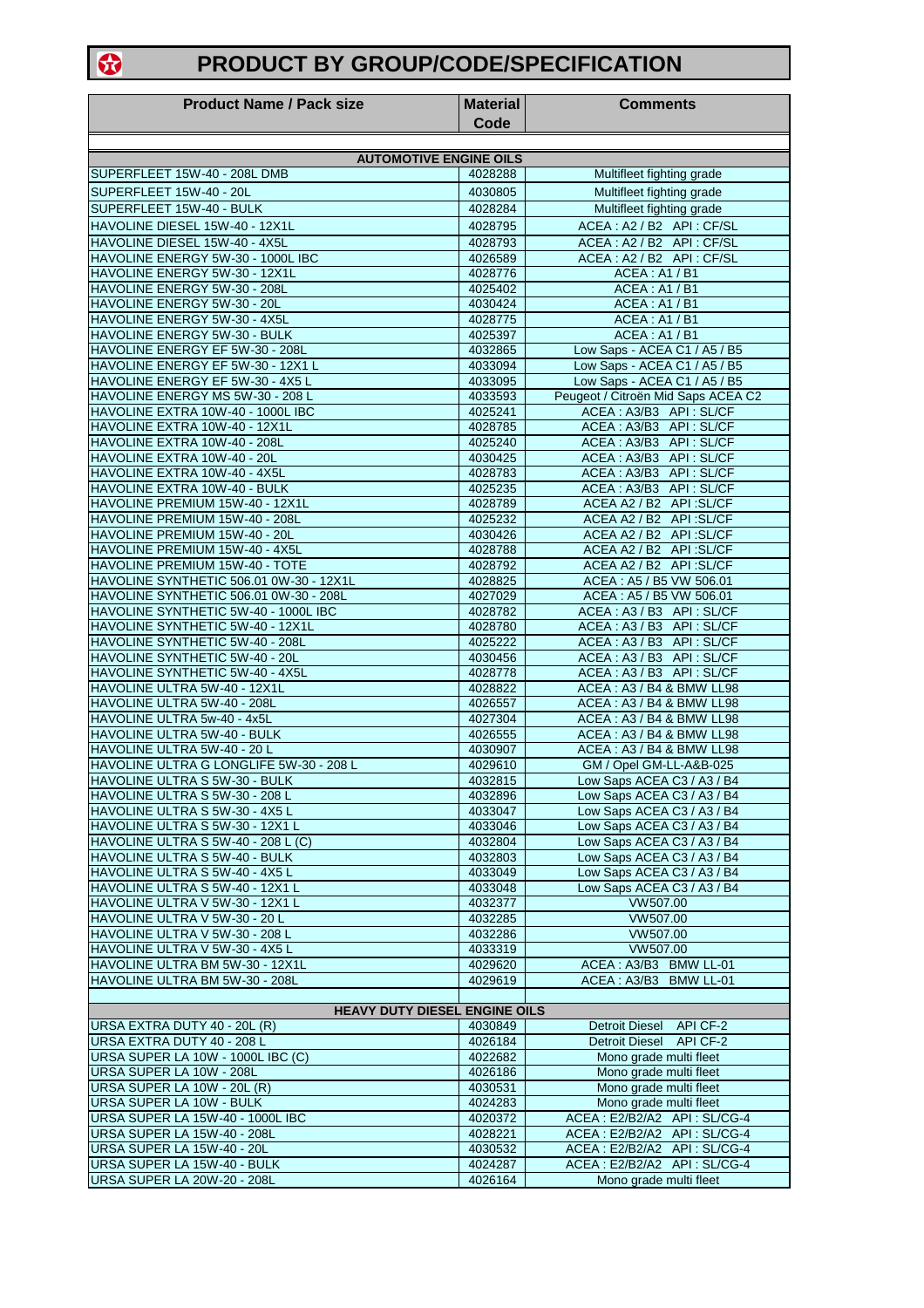| URSA SUPER LA 20W-20 - 20L                                                    | 4030533            | Mono grade multi fleet                                    |
|-------------------------------------------------------------------------------|--------------------|-----------------------------------------------------------|
| URSA SUPER LA 30 - 208L                                                       | 4026187            | Mono grade multi fleet                                    |
| URSA SUPER LA 30 - 20L                                                        | 4030534            | Mono grade multi fleet                                    |
| URSA SUPER LA 30 - BULK                                                       | 4024285            | Mono grade multi fleet                                    |
| URSA SUPER LA 40 - 208L                                                       | 4026188            | Mono grade multi fleet                                    |
| URSA SUPER LA 40 - 20L                                                        | 4030535            | Mono grade multi fleet                                    |
| <b>URSA SUPER LA 40 - BULK</b>                                                | 4024286            | Mono grade multi fleet                                    |
| URSA SUPER TD 15W-40 - 1000L IBC                                              | 4021325            | ACEA: E7/E5/A3/B3/B4 API: CI-4                            |
| URSA SUPER TD 15W-40 - 208L                                                   | 4026160            | ACEA: E7/E5/A3/B3/B4 API: CI-4                            |
| URSA SUPER TD 15W-40 - 20L                                                    | 4030536            | ACEA: E7/E5/A3/B3/B4 API: CI-4                            |
| URSA SUPER TD 15W-40 - 4X5L<br>URSA SUPER TD 15W-40 - BULK                    | 4031156            | ACEA: E7/E5/A3/B3/B4 API: CI-4                            |
|                                                                               | 4024294            | ACEA: E7/E5/A3/B3/B4 API: CI-4<br>ACEA: E4/E5/E7/A3/B3/B4 |
| URSA TDX 10W-40 - 1000L IBC (C)                                               | 4032736<br>4024399 | ACEA: E4/E5/E7/A3/B3/B4                                   |
| URSA TDX 10W-40 - BULK                                                        |                    |                                                           |
| <b>URSA TDX 10W-40 - 208L</b>                                                 | 4026060            | ACEA: E4/E5/E7/A3/B3/B4                                   |
| URSA TDX 10W-40 - 20L<br><b>URSA ULTRA X 10W-40 - 20 L</b>                    | 4032735<br>4034236 | ACEA: E4/E5/E7/A3/B3/B4<br>Low SAPS ACEA: E4/E6 MB 228.51 |
| URSA ULTRA X 10W-40 - 208 L                                                   | 4034157            | Low SAPS ACEA: E4/E6 MB 228.51                            |
| URSA ULTRA X 10W-40 - BULK                                                    | 4034155            | Low SAPS ACEA: E4/E6 MB 228.51                            |
| URSA ULTRA X 10W-40 - 1000L IBC                                               | 4034565            |                                                           |
|                                                                               |                    | Low SAPS ACEA: E4/E6 MB 228.51                            |
| <b>AUTOMOTIVE - Ancillary products</b>                                        |                    |                                                           |
| BRAKE FLUID DOT 4 - 12X500ML                                                  | 4028238            | DOT 4 clutch and brake                                    |
| BRAKE FLUID DOT 4 - 20L BAG IN BOX                                            | 4028240            | DOT 4 clutch and brake                                    |
| AF SUMMER COOLANT+B2(BL02) - 20 L                                             | 4033822            | Antifreeze                                                |
| AF SUMMER COOLANT+B2)BL02) - 200 L                                            | 4033823            | Antifreeze                                                |
| <b>COLD CLIMATE POWER STEERING FLUID - 208L</b>                               | 4028647            | Synthetic mix power steering                              |
| COLD CLIMATE POWER STEERING FLUID - 20L                                       | 4030401            | Synthetic mix power steering                              |
| COLD CLIMATE POWER STEERING FLUID - BULK                                      | 4028644            | Synthetic mix power steering                              |
| HAVOLINE XLC -40C (J) - 1000L IBC                                             | 4034429            | Pre mix XLC - 40 degree                                   |
| HAVOLINE XLC+B50/50 (OF01) - 210 L                                            | 4034431            | Pre mix XLC - 40 degree                                   |
| HAVOLINE XLC+B2 (OF02) - 12X1 L                                               | 4031087            | Neat concentrate XLC                                      |
| HAVOLINE XLC+B2 (OF02) - 20 L                                                 | 4031064            | Neat concentrate XLC                                      |
| HAVOLINE XLC+B2 (OF02) - 210 L                                                | 4031063            | Neat concentrate XLC                                      |
| HAVOLINE XLI (CL00) - 20L (C)                                                 | 4030743            | System inhibitor                                          |
| MOTEX 2T OIL - 12X1L                                                          | 4028205            | 2 stroke oil                                              |
| MOTEX 2T OIL - 12X500ML                                                       | 4028206            | 2 stroke oil                                              |
| MOTEX 2T OIL - 20L                                                            | 4030469            | 2 stroke oil                                              |
|                                                                               |                    |                                                           |
|                                                                               |                    |                                                           |
| <b>FUEL TREATMENTS &amp; SERVICE ITEMS</b>                                    |                    |                                                           |
|                                                                               | 4033515            | Petrol treatment - Extra                                  |
| HPP GAS SYSTEM CLEANER - 12X350ML UK<br>HPP DIES SYSTEM CLEANER - 12X350ML UK | 4033517            | Diesel treatment - Extra                                  |
| HPP CRANK CASE CLEANER - 12X375ML UK                                          | 4033519            | Crank case cleaner                                        |
| SERVICEXTRA CRANK CASE CL - 12X350 ML                                         | 4033967            | Crank case cleaner                                        |
| SERVICEXTRA DIESEL - 12X350 ML                                                | 4033954            | Diesel treatment - Extra                                  |
| SERVICEXTRA GASOLINE - 12X350 ML                                              | 4033966            |                                                           |
| GASOLINE ADDITIVE STANDARD - 12x350ML                                         | 4028160            | Petrol treatment - Extra<br>Petrol treatment - Standard   |
| DIESEL ADDITIVE STANDARD - 12X350ML                                           | 4028162            | Diesel treatment - Standard                               |
| TEXACO LEVANTO AIR CONDITIONING CLEANER 12X95ML                               | 4032906            | Air conditioner treatment                                 |
|                                                                               |                    |                                                           |
| <b>AUTOMOTIVE GEAR OIL</b>                                                    |                    |                                                           |
| GEARTEX EP-A 80W - 1000L IBC (C)                                              | 4028105            | GL <sub>4</sub>                                           |
| GEARTEX EP-A 80W - 12X500ML                                                   | 4028103            | GL <sub>4</sub>                                           |
| GEARTEX EP-A 80W - 208L                                                       | 4020174            | GL4                                                       |
| GEARTEX EP-A 80W - 20L                                                        | 4030410            | GL <sub>4</sub>                                           |
| <b>GEARTEX EP-A 85W-90 - 208L</b>                                             | 4020179            | GL <sub>4</sub>                                           |
| GEARTEX EP-A 85W-90 - 20L                                                     | 4030411            | GL4                                                       |
| GEARTEX EP-B 85W-90 - 1000L IBC (C)                                           | 4028235            | GL <sub>5</sub>                                           |
| GEARTEX EP-B 85W-90 - 208L                                                    | 4020398            | GL <sub>5</sub>                                           |
| GEARTEX EP-B 85W-90 - 4X5L                                                    | 4028233            | GL <sub>5</sub>                                           |
| GEARTEX EP-B 85W-90 - BULK                                                    | 4024166            | GL <sub>5</sub>                                           |
| GEARTEX EP-C 80W-90 - 208L                                                    | 4020213            | GL <sub>5</sub>                                           |
| GEARTEX EP-C 85W-140 - 208L                                                   | 4020218            | GL <sub>5</sub>                                           |
| GEARTEX EP-C 85W-140 - 20L                                                    | 4030414            | GL <sub>5</sub>                                           |
| GEARTEX EP-C 85W-140 - BULK                                                   | 4024160            | GL <sub>5</sub>                                           |
| GEARTEX EP-C 85W-140 - 1000L IBC                                              | 4033835            | GL <sub>5</sub>                                           |
| GEARTEX LS 85W-90 - 1000L IBC                                                 | 4028182            | Limited slip oil GL 5                                     |
| GEARTEX LS 85W-90 - 12X500ML                                                  | 4028178            | Limited slip oil GL 5                                     |
| GEARTEX LS 85W-90 - 208L                                                      | 4028181            | Limited slip oil GL 5                                     |
| <b>GEARTEX LS 85W-90 - 20L</b>                                                | 4030415            | Limited slip oil GL 5                                     |
| GEARTEX LS 85W-90 - BULK (R)                                                  | 4024425            | Limited slip oil GL 5                                     |
| GEARTEX S4 75W-90 - 20L                                                       | 4030418            | Syn GL4                                                   |
| MULTIGEAR 75W-90 R - 208L                                                     | 4028581            | Semi Syn GL4 & GL5                                        |
| MULTIGEAR 75W-90 R - 20L                                                      | 4030470            | Semi Syn GL4 & GL5                                        |
| MULTIGEAR 75W-90 R - BULK                                                     | 4024250            | Semi Syn GL4 & GL5                                        |
| MULTIGEAR 80W-90 - 208L<br>MULTIGEAR 80W-90 - 20L                             | 4021578<br>4030471 | Mineral GL4 & GL5<br>Mineral GL4 & GL5                    |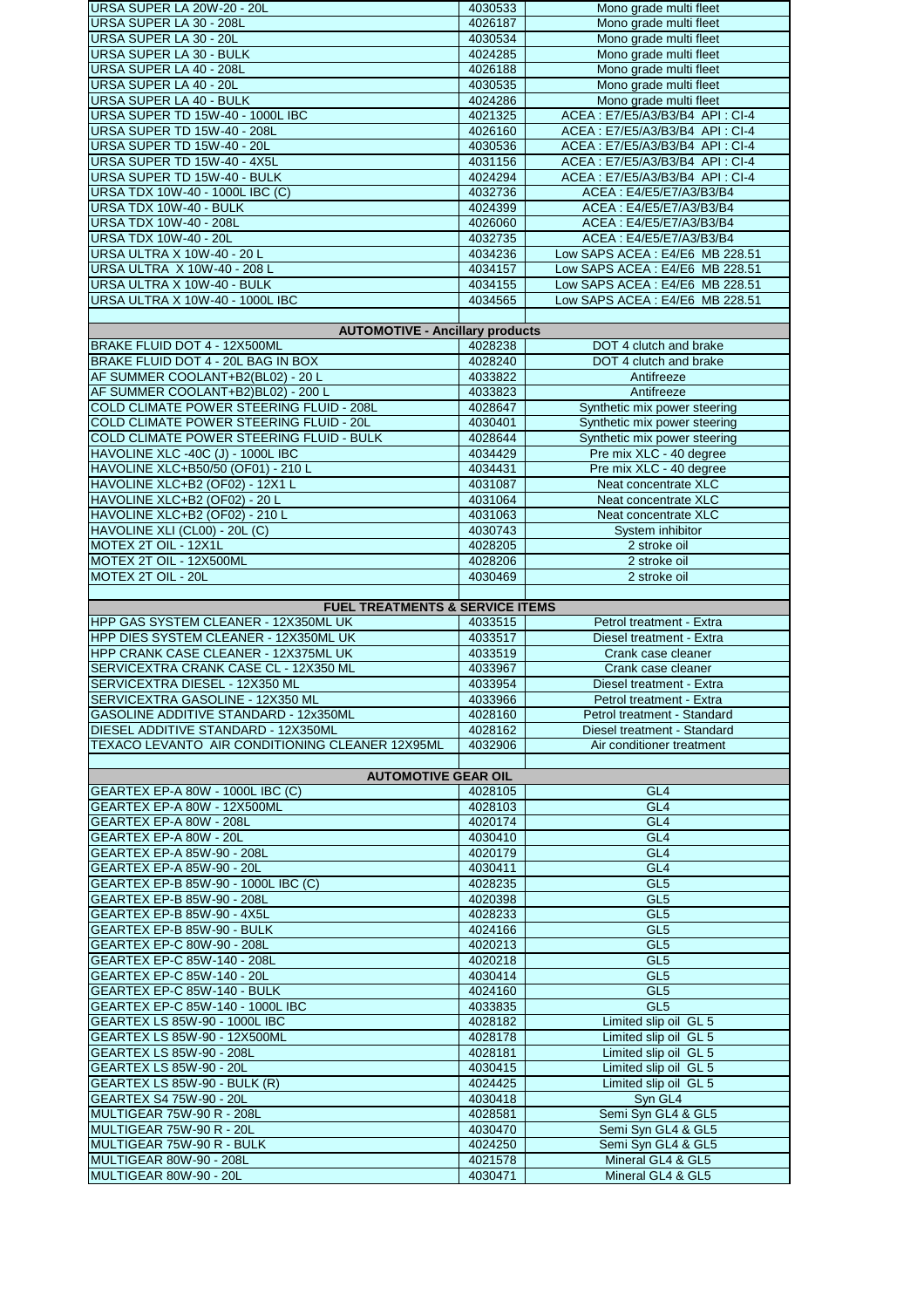| MULTIGEAR 80W-90 - BULK                        | 4024176 | Mineral GL4 & GL5                                      |
|------------------------------------------------|---------|--------------------------------------------------------|
| MULTIGEAR MTF 75W-80W - 208L (C)               | 4021764 | GL4 Voith & ZF                                         |
| MULTIGEAR MTF 75W-80W - 20L                    | 4030746 | GL4 Voith & ZF                                         |
| MULTIGEAR MTF HD - 208 L                       | 4033657 | Fully Syn, Volvo 97305, Eaton (500,000km)              |
| MULTIGEAR MTF HD - BULK                        | 4033685 | Fully Syn, Volvo 97305, Eaton (500,000km)              |
| MULTIGEAR S 75W-90 - 1000L IBC (C)             | 4028556 | Syn GL4 & GL5                                          |
| MULTIGEAR S 75W-90 - 208L                      | 4021855 | Syn GL4 & GL5                                          |
| MULTIGEAR S 75W-90 - 20L                       | 4030473 | Syn GL4 & GL5                                          |
| MULTIGEAR S 75W-90 - BULK                      | 4024180 | Syn GL4 & GL5                                          |
|                                                |         |                                                        |
| <b>AUTOMOTIVE TRANSMISSION OILS</b>            |         |                                                        |
| ATF 402 - 208L (C)                             | 4028578 | Jatco front wheel drive                                |
| ATF 402 - 20L                                  | 4030395 | Jatco front wheel drive                                |
| MTF 94 - 208L                                  | 4023466 | Land Rover / Rover / Honda                             |
| MTF 94 - 20L                                   | 4030785 | Land Rover / Rover / Honda                             |
| <b>TEXAMATIC 4291 - 208L</b>                   | 4028459 | Dexron II                                              |
| TEXAMATIC 4291 - 20L                           | 4030509 | Dexron II                                              |
| <b>TEXAMATIC 7045E - 12X500ML</b>              | 4028812 | Dexron III                                             |
| TEXAMATIC 7045E - 208L                         | 4026137 | Dexron III                                             |
| TEXAMATIC 7045E - 20L                          | 4030510 | Dexron III                                             |
| TEXAMATIC 7045E - 4X5L                         | 4028810 | Dexron III                                             |
| <b>TEXAMATIC 7045E - BULK</b>                  | 4026118 | Dexron III                                             |
| TEXAMATIC 7045E - 1000L IBC                    | 4034569 | Dexron III                                             |
| TEXAMATIC 9226 - 1000L IBC                     | 4028085 | Dexron II                                              |
| <b>TEXAMATIC 9226 - 208L</b>                   | 4025636 | Dexron II                                              |
| TEXAMATIC 9226 - 20L                           | 4030512 | Dexron II                                              |
| TEXAMATIC 9226 - BULK                          | 4024270 | Dexron II                                              |
| <b>TEXAMATIC 9330 - 208L</b>                   | 4026026 | Ford type F & G                                        |
| TEXAMATIC 9330 - 20L                           | 4030514 | Ford type F & G                                        |
| <b>TEXAMATIC 9330 - BULK</b>                   | 4024348 | Ford type F & G                                        |
| SYNTHETIC ATF HD - 208 L                       | 4029825 | Fully Syn Dexron III, C4, ZF 14B, Mercon               |
| SYNTHETIC ATF HD - BULK                        | 4029229 | Fully Syn Dexron III, C4, ZF 14B, Mercon               |
| TEXTRAN HD 10W - 1000L IBC                     | 4032505 | Alison C4 / CAT TO4                                    |
| TEXTRAN HD 30 - 1000L IBC (C)                  | 4022679 | Alison C4 / CAT TO4                                    |
| TEXTRAN HD 30 - 208L                           | 4025627 | Alison C4 / CAT TO4                                    |
|                                                |         |                                                        |
| TEXTRAN HD 30 - 20L<br>TEXTRAN HD 30 - BULK    | 4030522 | Alison C4 / CAT TO4<br>Alison C4 / CAT TO4             |
| TEXTRAN HD 50 - 1000L IBC                      | 4024396 |                                                        |
|                                                | 4032385 | CAT TO <sub>4</sub>                                    |
| TEXTRAN HD 50 - 208L                           | 4025629 | CAT TO4                                                |
| TEXTRAN TDH PREMIUM - 1000L IBC (C)            | 4025597 | VME WB101 MF M1143/5                                   |
| TEXTRAN TDH PREMIUM - 208 LITRE                | 4025574 | VME WB101 MF M1143/5                                   |
| <b>TEXTRAN TDH PREMIUM - 20L</b>               | 4030848 | VME WB101 MF M1143/5                                   |
| <b>TEXTRAN TDH PREMIUM - BULK</b>              | 4025577 | VME WB101 MF M1143/5                                   |
| <b>TEXTRAN V 32 - 208L</b>                     | 4029059 | Voith R, S, TP, DTP                                    |
| TEXTRAN V 32 - 20L                             | 4030527 | Voith R, S, TP, DTP                                    |
|                                                |         |                                                        |
| <b>AGRICULTURAL OILS</b>                       |         |                                                        |
| SUTO 15W-30 - 1000L IBC (C)                    | 4021324 | <b>SUTO 15w/30</b>                                     |
| SUTO 15W-30 - 208L                             | 4026190 | <b>SUTO 15w/30</b>                                     |
| SUTO 15W-30 - 20L                              | 4030503 | <b>SUTO 15w/30</b>                                     |
| SUTO 15W-30 - BULK                             | 4024291 | <b>SUTO 15w/30</b>                                     |
| SUPER UN TRACTOR OIL EXTR 10W-30 - 1000L - IBC | 4033769 | SUTO Premium 10w/30                                    |
| SUPER UN TRACTOR OIL EXTR 10W-30 - 208 L       | 4032622 | SUTO Premium 10w/30                                    |
| SUPER UN TRACTOR OIL EXTRA 10W-30 - 20 L       | 4032620 | SUTO Premium 10w/30                                    |
| SUPER UN TRACTOR OIL EXTRA 10W-30 - BULK       | 4032618 | SUTO Premium 10w/30                                    |
|                                                |         |                                                        |
| <b>RAILWAY - Engine Oils</b>                   |         |                                                        |
| DEO 13MG 20W-40 - 1000L IBC (C)                | 4031532 | Zinc free generation 4 & 5                             |
| DEO 13MG 20W-40 - 208L                         | 4028626 | Zinc free generation 4 & 5                             |
| DEO 13MG 20W-40 - 20L                          | 4030407 | Zinc free generation 4 & 5                             |
| DEO 13MG 20W-40 - BULK                         | 4028623 | Zinc free generation 4 & 5                             |
|                                                |         |                                                        |
| <b>GAS ENGINE OILS</b>                         |         |                                                        |
| GEOTEX HD 40 - 208L                            | 4022540 | Gas engine oil                                         |
| <b>GEOTEX HD 40 - BULK</b>                     | 4024449 | Gas engine oil                                         |
| GEOTEX HD 40 - 1000L IBC                       | 4031531 | Gas engine oil                                         |
| <b>GEOTEX LA 40 - 208L (C)</b>                 | 4026179 | Gas engine oil                                         |
| <b>GEOTEX LA 40 - BULK</b>                     | 4024392 | Gas engine oil                                         |
| GEOTEX LF 40 - 208L                            | 4028762 | Gas engine oil                                         |
| <b>GEOTEX LF 40 - BULK</b>                     | 4028760 | Gas engine oil                                         |
| GEOTEX LF 40 - 1000L IBC                       | 4034567 | Gas engine oil                                         |
| GEOTEX MULTIGRADE 15W-40 - 208 L               | 4034432 | Gas engine oil                                         |
|                                                |         |                                                        |
| <b>HYDRAULIC OILS</b>                          |         |                                                        |
| TEXACO HYDRAULIC OIL AW 32 - 208L              |         |                                                        |
|                                                | 4034286 |                                                        |
| TEXACO HYDRAULIC OIL AW 32 - 20L               | 4034266 | Hyd' oil - fighting grade<br>Hyd' oil - fighting grade |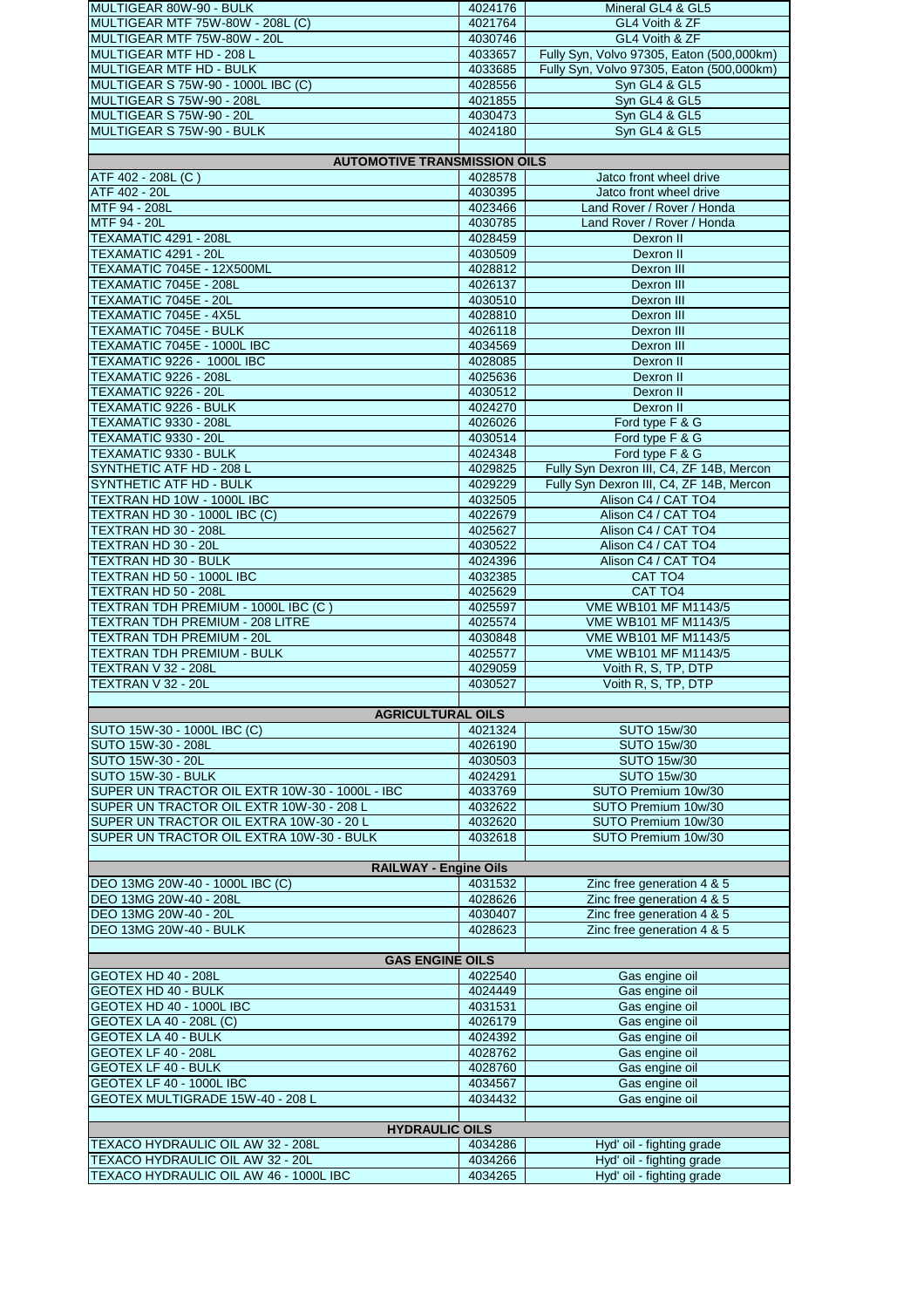| TEXACO HYDRAULIC OIL AW 46 - 208L                                        | 4034285            | Hyd' oil - fighting grade                                        |
|--------------------------------------------------------------------------|--------------------|------------------------------------------------------------------|
| TEXACO HYDRAULIC OIL AW 46 - 20L                                         | 4034267            | Hyd' oil - fighting grade                                        |
| TEXACO HYDRAULIC OIL AW 46 - BULK                                        | 4034007            | Hyd' oil - fighting grade                                        |
| TEXACO HYDRAULIC OIL AW 68 - 208L                                        | 4034288            | Hyd' oil - fighting grade                                        |
| RANDO EP ASHLESS 32 - 1000L IBC (C)<br>RANDO EP ASHLESS 46 - 208L        | 4028668<br>4022953 | Zinc free hyd oil<br>Zinc free hyd oil                           |
| RANDO EP ASHLESS 68 - 208L                                               | 4021393            | Zinc free hyd oil                                                |
| <b>RANDO HD 10 - 208L</b>                                                | 4021560            | <b>Hydraulic Oil</b>                                             |
| RANDO HD 10 - 20L                                                        | 4030482            | <b>Hydraulic Oil</b>                                             |
| RANDO HD 10 -1000L IBC                                                   | 4034098            | <b>Hydraulic Oil</b>                                             |
| RANDO HD 100 - 208L                                                      | 4020251            | <b>Hydraulic Oil</b>                                             |
| RANDO HD 100 - 20L                                                       | 4030483            | <b>Hydraulic Oil</b>                                             |
| RANDO HD 150 - 208L                                                      | 4020130            | <b>Hydraulic Oil</b>                                             |
| RANDO HD 32 - 1000L IBC                                                  | 4028070            | <b>Hydraulic Oil</b>                                             |
| RANDO HD 32 - 208L                                                       | 4020121            | <b>Hydraulic Oil</b>                                             |
| RANDO HD 32 - 20L                                                        | 4030486            | <b>Hydraulic Oil</b>                                             |
| RANDO HD 32 - BULK<br>RANDO HD 46 - 1000L IBC                            | 4024266<br>4025790 | <b>Hydraulic Oil</b><br><b>Hydraulic Oil</b>                     |
| <b>RANDO HD 46 - 208L</b>                                                | 4020125            | <b>Hydraulic Oil</b>                                             |
| RANDO HD 46 - 20L                                                        | 4030487            | <b>Hydraulic Oil</b>                                             |
| RANDO HD 46 - 4X5L (C)                                                   | 4028071            | <b>Hydraulic Oil</b>                                             |
| RANDO HD 46 - BULK                                                       | 4024267            | <b>Hydraulic Oil</b>                                             |
| RANDO HD 68 - 1000L IBC                                                  | 4020929            | <b>Hydraulic Oil</b>                                             |
| RANDO HD 68 - 208L                                                       | 4020129            | <b>Hydraulic Oil</b>                                             |
| <b>RANDO HD 68 - 20L</b>                                                 | 4030488            | <b>Hydraulic Oil</b>                                             |
| RANDO HD 68 - BULK                                                       | 4024268            | <b>Hydraulic Oil</b>                                             |
| RANDO HDZ 15 - 208L (C)                                                  | 4020415            | High VI hyd oil                                                  |
| RANDO HDZ 15 - 20L<br>RANDO HDZ 32 - 1000L IBC                           | 4030489<br>4021017 | High VI hvd oil<br>High VI hyd oil                               |
| <b>RANDO HDZ 32 - 208L</b>                                               | 4020420            | High VI hyd oil                                                  |
| RANDO HDZ 32 - 20L                                                       | 4030490            | High VI hyd oil                                                  |
| RANDO HDZ 32 - BULK                                                      | 4024289            | High VI hyd oil                                                  |
| <b>RANDO HDZ 46 - 208L</b>                                               | 4020297            | High VI hyd oil                                                  |
| RANDO HDZ 46 - 20L                                                       | 4030491            | High VI hyd oil                                                  |
| RANDO HDZ 46 - BULK                                                      | 4024279            | High VI hyd oil                                                  |
| RANDO HDZ 68 - 208L                                                      | 4020326            | High VI hyd oil                                                  |
| RANDO HDZ 68 - 20L                                                       | 4030492            | High VI hyd oil                                                  |
| RANDO HDZ 68 - BULK                                                      | 4024281            | High VI hyd oil                                                  |
| RANDO HDZ 100 - 208L                                                     | 4021332            | High VI hyd oil                                                  |
|                                                                          |                    |                                                                  |
| RANDO HDZ 100 - 20L                                                      | 4034434            | High VI hyd oil                                                  |
| HYDRAULIC OIL 5606H - 208L                                               | 4028059            | Very high VI hyd oil                                             |
|                                                                          |                    |                                                                  |
| <b>HYDRAULIC OIL - Fire Retardant</b><br><b>GLYTEX HFC 46 - 208L (R)</b> | 4022501            | PAG with 50% water                                               |
| GLYTEX HFC 46 - BULK (R)                                                 | 4024228            | PAG with 50% water                                               |
| SAFETY FLUID HFB 100 - BULK                                              | 4028318            | British Coal water in oil                                        |
| SAFETY FLUID HFB 68 - BULK                                               | 4028196            | British Coal water in oil                                        |
| SYNSTAR HYDRAULIC HFDU 46 - 208L                                         | 4028545            |                                                                  |
| SYNSTAR HYDRAULIC HFDU 46 - BULK                                         | 4028543            |                                                                  |
|                                                                          |                    |                                                                  |
| <b>HYDRAULIC OIL - Bio Degradable</b>                                    |                    |                                                                  |
| <b>HYDRA 46 - 208L</b><br><b>HYDRA 46 - 20L</b>                          | 4021103<br>4030457 | Syn, Bio degradable, zinc free<br>Syn, Bio degradable, zinc free |
| <b>HYDRA 46 - BULK</b>                                                   | 4024308            | Syn, Bio degradable, zinc free                                   |
|                                                                          |                    |                                                                  |
| <b>TURBINE OILS</b>                                                      |                    |                                                                  |
| <b>REGAL EP 100 - 208L</b>                                               | 4022112            | Turbine oil - EP                                                 |
| <b>REGAL EP 150 - 208L</b>                                               | 4022115            | Turbine oil - EP                                                 |
| <b>REGAL EP 220 - 208L</b>                                               | 4022117            | Turbine oil - EP                                                 |
| <b>REGAL EP 220 - 20L</b>                                                | 4030495            | Turbine oil - EP                                                 |
| REGAL EP 220 - BULK                                                      | 4024506<br>4033799 | Turbine oil - EP<br>Turbine oil - EP                             |
| <b>REGAL EP 220 - 1000L IBC</b><br><b>REGAL EP 320 - 208L</b>            | 4022119            | Turbine oil - EP                                                 |
| REGAL EP 320 - BULK                                                      | 4024507            | Turbine oil - EP                                                 |
| REGAL PREMIUM EP 32 - 208L                                               | 4025986            | Turbine oil - EP                                                 |
| REGAL PREMIUM EP 46 - 208L                                               | 4026031            | Turbine oil - EP                                                 |
| <b>REGAL PREMIUM EP 46 - BULK</b>                                        | 4024062            | Turbine oil - EP                                                 |
| REGAL PREMIUM EP 68 - 1000L IBC (C)                                      | 4028665            | Turbine oil - EP                                                 |
| REGAL PREMIUM EP 68 - 208L                                               | 4026050            | Turbine oil - EP                                                 |
|                                                                          |                    |                                                                  |
| <b>SOLUBLE CUTTING OILS</b><br><b>AQUATEX 3000 - 20L</b>                 | 4030716            |                                                                  |
| <b>AQUATEX 3010 - 20L</b>                                                | 4031118            | Biostable milky emulsion<br>Milky emulsion OK for yellow metals  |
| AQUATEX 6300 - 205L (R)                                                  | 4028683            | Semi Syn multi purpose                                           |
| <b>AQUATEX 6300 - 20L</b>                                                | 4030720            | Semi Syn multi purpose                                           |
| <b>AQUATEX 9500 - 20L</b>                                                | 4030725            | Fully Syn multi purpose                                          |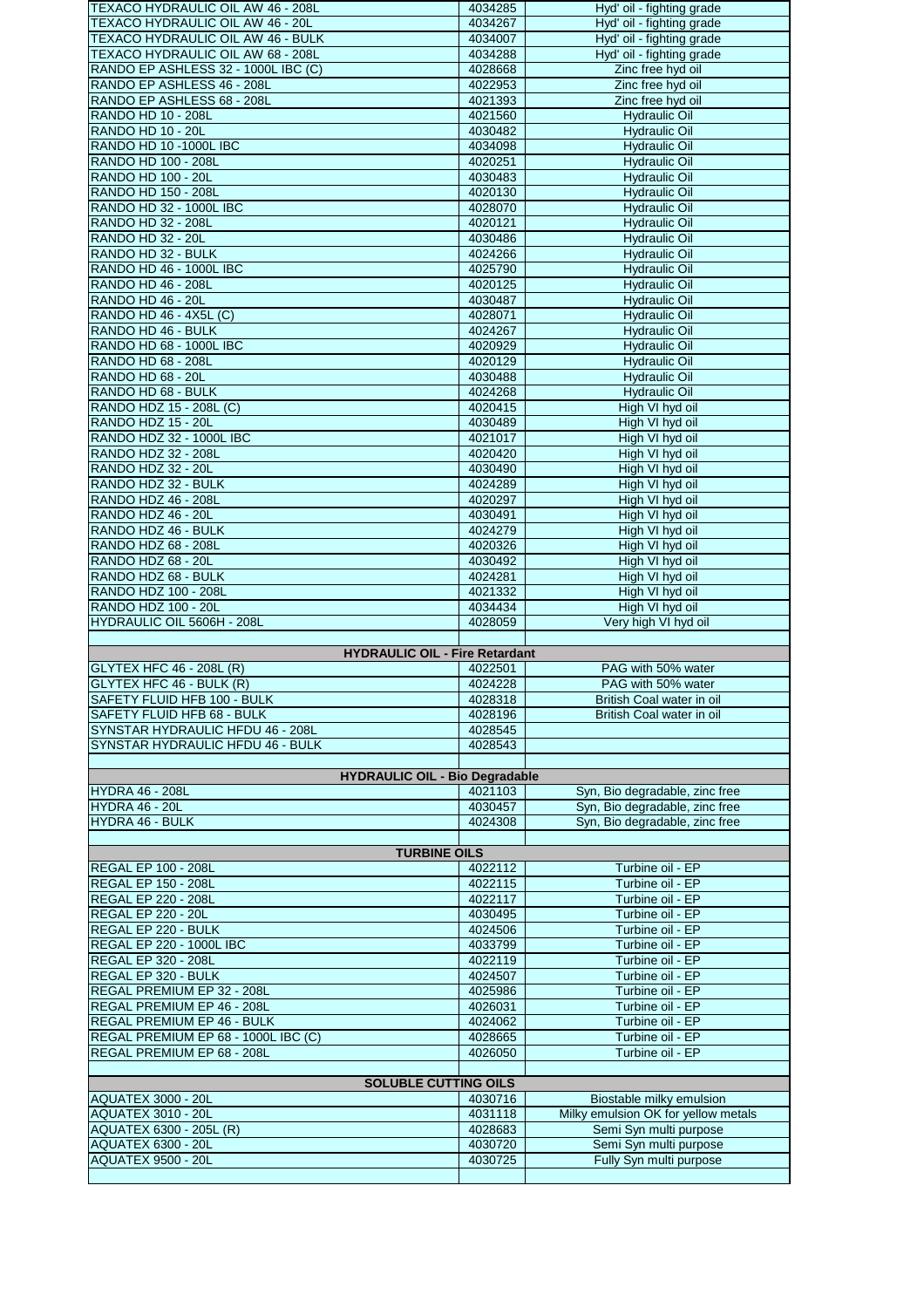| <b>NEAT CUTTING OILS</b>                                          |                    |                                                            |
|-------------------------------------------------------------------|--------------------|------------------------------------------------------------|
| TRANSULTEX EF 18 - 208L                                           | 4028504            | EP - active sulphur donor                                  |
| TRANSULTEX H 20 - BULK                                            | 4028800            | HD cutting - high tensile steel                            |
| TRANSULTEX H 25 - BULK                                            | 4028735            | HD cutting - high tensile steel                            |
| TRANSULTEX HX 35 - 208L                                           | 4028413            | Sulpherised fatty oils                                     |
| TRANSULTEX R 20 - 208L (C)                                        | 4028542            | Med/severe general maching                                 |
| TRANSULTEX R 20 - BULK                                            | 4028540            | Med/severe general maching                                 |
| <b>COLD FORMING OILS</b>                                          |                    |                                                            |
| <b>SULTEX D 140 - 208L</b>                                        | 4028749            | Heavy duty pressing                                        |
| SULTEX D 80 - 208L                                                | 4028746            | Blanking, stamping, press & punch                          |
|                                                                   |                    |                                                            |
| <b>REFRIGERANT OILS</b>                                           |                    |                                                            |
| CAPELLA WF 68 - 208L                                              | 4020098            | BS 2626/1977 & DIN51503                                    |
| CAPELLA WF 68 - 20L                                               | 4030730            | BS 2626/1977 & DIN51503                                    |
|                                                                   |                    |                                                            |
| <b>COMPRESSOR OILS</b>                                            |                    |                                                            |
| <b>CETUS DE 100 - 208L</b>                                        | 4020192            | <b>Fully Synthetic</b>                                     |
| <b>CETUS DE 100 - 20L</b>                                         | 4030731            | <b>Fully Synthetic</b>                                     |
| <b>CETUS PAO 46 - 208L (C)</b>                                    | 4028210            | <b>Fully Synthetic</b>                                     |
| CETUS PAO 46 - 20L                                                | 4030732            | <b>Fully Synthetic</b><br><b>Fully Synthetic</b>           |
| <b>CETUS PAO 68 - 20L (C)</b><br>COMPRESSOR OIL EP VDL 100 - 208L | 4030733<br>4028248 | Mineral comp' oil                                          |
| COMPRESSOR OIL EP VDL 100 - 20L (R)                               | 4030402            | Mineral comp' oil                                          |
| COMPRESSOR OIL EP VDL 32 - 20L                                    | 4030404            | Mineral comp' oil                                          |
| COMPRESSOR OIL EP VDL 46 - 20L                                    | 4030405            | Mineral comp' oil                                          |
| COMPRESSOR OIL EP VDL 68 - 208L                                   | 4020292            | Mineral comp' oil                                          |
| COMPRESSOR OIL EP VDL 68 - 20L                                    | 4030406            | Mineral comp' oil                                          |
|                                                                   |                    |                                                            |
| <b>INDUSTRIAL GEAR OILS</b>                                       |                    |                                                            |
| MEROPA 100 - 1000L IBC                                            | 4028259            | Mineral industrial gear oil                                |
| <b>MEROPA 100 - 208L</b>                                          | 4020432            | Mineral industrial gear oil                                |
| <b>MEROPA 100 - 20L</b>                                           | 4030459            | Mineral industrial gear oil                                |
| MEROPA 1000 - 208L (C)                                            | 4020246            | Mineral industrial gear oil                                |
| MEROPA 150 - 1000L IBC (C)                                        | 4028140            | Mineral industrial gear oil                                |
| <b>MEROPA 150 - 208L</b>                                          | 4020225            | Mineral industrial gear oil                                |
| <b>MEROPA 150 - 20L</b>                                           | 4030461            | Mineral industrial gear oil                                |
| <b>MEROPA 220 - 208L</b>                                          | 4020229            | Mineral industrial gear oil                                |
| <b>MEROPA 220 - 20L</b><br><b>MEROPA 320 - 4x5L</b>               | 4030462<br>4034213 | Mineral industrial gear oil<br>Mineral industrial gear oil |
| <b>MEROPA 320 - 208L</b>                                          | 4020234            | Mineral industrial gear oil                                |
| <b>MEROPA 320 - 20L</b>                                           | 4030463            | Mineral industrial gear oil                                |
| <b>MEROPA 320 - BULK</b>                                          | 4024163            | Mineral industrial gear oil                                |
| <b>MEROPA 460 - 208L</b>                                          | 4020239            | Mineral industrial gear oil                                |
| <b>MEROPA 460 - 20L</b>                                           | 4030465            | Mineral industrial gear oil                                |
| MEROPA 460 - BULK                                                 | 4024164            | Mineral industrial gear oil                                |
| <b>MEROPA 68 - 208L</b>                                           | 4020221            | Mineral industrial gear oil                                |
| MEROPA 68 - 20L                                                   | 4030466            | Mineral industrial gear oil                                |
| <b>MEROPA 680 - 208L</b>                                          | 4020244            | Mineral industrial gear oil                                |
| <b>MEROPA 680 - 20L</b>                                           | 4030467            | Mineral industrial gear oil                                |
| PINNACLE EP 150 - 208L                                            | 4028559            | Syn EP PAO gear oil                                        |
| PINNACLE EP 220 - 208L                                            | 4028119            | Syn EP PAO gear oil                                        |
| <b>PINNACLE EP 220 - 20L (C)</b>                                  | 4030479            | Syn EP PAO gear oil                                        |
| PINNACLE EP 320 - 208L<br>PINNACLE EP 320 - 20L                   | 4028562<br>4030796 | Syn EP PAO gear oil<br>Syn EP PAO gear oil                 |
| <b>PINNACLE EP 460 - 208L (C)</b>                                 | 4028121            | Syn EP PAO gear oil                                        |
| <b>PINNACLE EP 680 - 208L (C)</b>                                 | 4028117            | Syn EP PAO gear oil                                        |
| SYNLUBE WS 220 - 20 L                                             | 4031594            | Syn polyalkylene glycol - WS Not to be mixed               |
| SYNLUBE WS 320 - 4X5L(C)                                          | 4034289            | Syn polyalkylene glycol - WS Not to be mixed               |
| <b>SYNLUBE WS 320 - 20 L</b>                                      | 4031592            | Syn polyalkylene glycol - WS Not to be mixed               |
| SYNLUBE WS 680 - 205 L (C)                                        | 4031589            | Syn polyalkylene glycol - WS Not to be mixed               |
| SYNLUBE WS 460 - 20 L                                             | 4031590            | Syn polyalkylene glycol - WS Not to be mixed               |
| SYNLUBE WS 460 - 205L                                             | 4031591            | Syn polyalkylene glycol - WS Not to be mixed               |
|                                                                   |                    |                                                            |
| <b>CIRCULATING OIL</b>                                            |                    |                                                            |
| HONOR AW 100 - BULK                                               | 4028597            | Circulating oil for steel mill                             |
| HONOR ASHLESS AW 100 - BULK                                       | 4026489            | Circulating oil for steel mill                             |
|                                                                   |                    |                                                            |
| <b>MOULD RELEASE OILS</b>                                         |                    |                                                            |
| TEXAFORM AC 100DE - BULK                                          | 4028591            | Autoclave aerated blocks                                   |
| <b>HEAT TRANSFER OILS</b>                                         |                    |                                                            |
| TEXATHERM 46 - 208L                                               | 4020089            | Open & closed system                                       |
| TEXATHERM 32 - BULK                                               | 4024282            | Open & closed system                                       |
| TEXATHERM HT 22 - 208L                                            | 4021961            | <b>Closed systems</b>                                      |
| TEXATHERM HT 22 - 20L                                             | 4030758            | <b>Closed systems</b>                                      |
|                                                                   |                    |                                                            |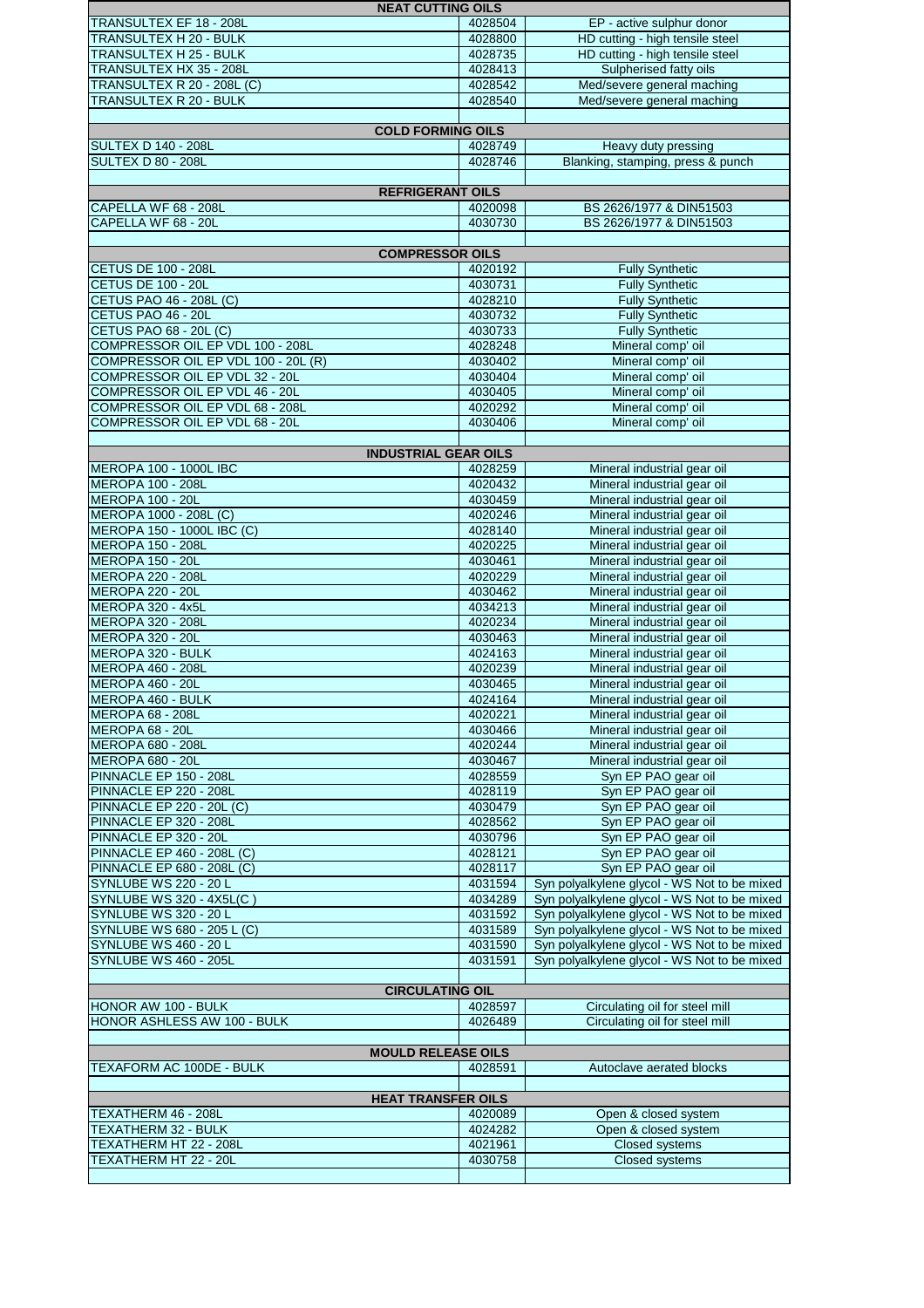| <b>NAPHTHENIC &amp; PARAFFINIC OILS</b>            |                    |                                                                            |
|----------------------------------------------------|--------------------|----------------------------------------------------------------------------|
| TEXNAP 13 - BULK                                   | 4024258            | Upper cylinder lubricant                                                   |
| TEXNAP 22 - 1000L IBC (C)                          | 4028013            | Upper cylinder lubricant                                                   |
| <b>TEXNAP 22 - 208L</b>                            | 4020009            | Upper cylinder lubricant                                                   |
| <b>TEXNAP 22 - 20L</b>                             | 4030517            | Upper cylinder lubricant                                                   |
| <b>TEXNAP 32 - 208L (C)</b>                        | 4028344            | Upper cylinder lubricant                                                   |
| <b>TEXNAP 46 - BULK</b>                            | 4024654            | Upper cylinder lubricant                                                   |
| TEXPAR 100 - 1000L IBC (R)<br>TEXPAR 100 - BULK    | 4028345<br>4024364 | General machinery & tool lube<br>General machinery & tool lube             |
| <b>TEXPAR 22 - 208L</b>                            | 4020007            | General machinery & tool lube                                              |
| TEXPAR 22 - BULK                                   | 4024256            | General machinery & tool lube                                              |
| TEXPAR 5 - 208L                                    | 4028937            | General machinery & tool lube                                              |
| TEXPAR 5 - BULK                                    | 4024255            | General machinery & tool lube                                              |
|                                                    |                    |                                                                            |
| <b>TRANSFORMER OIL</b>                             |                    |                                                                            |
| TRANSFORMER OIL - 205L (C)                         | 4033957            | BS 148/1998 Class 1 and 2                                                  |
|                                                    |                    |                                                                            |
| <b>SLIDE WAY LUBRICANT</b>                         |                    |                                                                            |
| WAY LUBRICANT X 220 - 208L                         | 4020532            | Slide way lube                                                             |
| WAY LUBRICANT X 220 - 20L                          | 4030541            | Slide way lube                                                             |
| WAY LUBRICANT X 320 - 1000L IBC (C)                | 4030625            | Slide way lube                                                             |
| WAY LUBRICANT X 68 - 208 L                         | 4020529            | Slide way lube                                                             |
| WAY LUBRICANT X 68 - 20 L                          | 4030542            | Slide way lube                                                             |
| WAY LUBRICANT X 68 - BULK                          | 4024303            | Slide way lube                                                             |
|                                                    |                    |                                                                            |
| <b>PROCESS &amp; QUENCH OILS</b>                   | 4020018            |                                                                            |
| OMNIS 100 - 208L (R)                               | 4030474            | General machine, quench and process                                        |
| OMNIS 100 - 20 L<br><b>OMNIS 150 - 208L</b>        | 4020022            | General machine, quench and process<br>General machine, quench and process |
| <b>OMNIS 150 - 20L (R)</b>                         | 4030475            | General machine, quench and process                                        |
| <b>OMNIS 68 - 208L</b>                             | 4020014            | General machine, quench and process                                        |
| OMNIS 68 - 20L (R)                                 | 4030477            | General machine, quench and process                                        |
|                                                    |                    |                                                                            |
| <b>PAPER MACHINE OILS</b>                          |                    |                                                                            |
| PAPER MACHINE OIL XL 150 - 1000L IBC (C)           | 4028585            | Paper machine oil                                                          |
| PAPER MACHINE OIL XL 150 - 208L                    | 4028584            | Paper machine oil                                                          |
| PAPER MACHINE OIL XL 220 - 1000L IBC               | 4028589            | Paper machine oil                                                          |
| PAPER MACHINE OIL XL 220 - 208L                    | 4028588            | Paper machine oil                                                          |
| PAPER MACHINE OIL XL 220 - BULK                    | 4028586            | Paper machine oil                                                          |
| PMO 150 - 208L                                     | 4028464            | Paper machine oil                                                          |
| PMO 150 - BULK                                     | 4028462            | Paper machine oil                                                          |
| PMO 220 - 1000L IBC                                | 4028468            | Paper machine oil                                                          |
| PMO 220 - 208L                                     | 4028467            | Paper machine oil                                                          |
| PMO 220 - BULK                                     | 4028465            | Paper machine oil                                                          |
| PMO 320 - 208L                                     | 4028471            | Paper machine oil                                                          |
| PMO 320 - BULK                                     | 4028469            | Paper machine oil                                                          |
| PHARMACEUTICAL / WHITE OILS                        |                    |                                                                            |
| WHITE OIL PHARM 240 - 1000L IBC                    | 4026327            | Pharmaceutical grade                                                       |
| WHITE OIL PHARM 240 - 204L                         | 4034022            | Pharmaceutical grade                                                       |
| WHITE OIL PHARM 30/40 - 1000L IBC                  | 4034021            | Pharmaceutical grade                                                       |
| WHITE OIL PHARM 30/40 - 20L                        | 4034019            | Pharmaceutical grade                                                       |
| WHITE OIL PHARM 30/40 - 211L                       | 4034020            | Pharmaceutical grade                                                       |
|                                                    |                    |                                                                            |
| <b>MISCALLANEOUS OILS</b>                          |                    |                                                                            |
| CHEVRON HDAX LFG 40 - 1000L IBC (C)                | 4031305            | Gas engine oil                                                             |
| CHEVRON HDAX LFG 40 - BULK                         | 4029907            | Gas engine oil                                                             |
| TARO 4-80 SAE 30 - BULK<br>TARO 4-80 SAE 40 - BULK | 4028249<br>4024278 | Marine grade engine oil<br>Marine grade engine oil                         |
|                                                    |                    |                                                                            |
| <b>GREASE</b>                                      |                    |                                                                            |
| 904 GREASE NLGI 1 - 18 KG                          | 4034426            | Calcium (lime) based grease, graphite                                      |
| COPPER GREASE 9143 - 12X500G TUB                   | 4028313            | Copper grease anti sieze                                                   |
| COUPLING GREASE - 15.9KG                           | 4021206            | Tacky, lithium based, NLGI 0 to 1                                          |
| HIGH TEMP PREMIUM 1 - 18KG                         | 4031059            | High Temp Grease NLGI 1                                                    |
| MARFAK 0 - 18KG                                    | 4020071            | sodium soap grease                                                         |
| MARFAK 00 - 18KG                                   | 4020167            | sodium soap grease                                                         |
| MOLYTEX EP 00 - 1000L IBC (R)                      | 4028680            | Moly disulphide, oil soluble EP additives                                  |
| <b>MOLYTEX EP 2 - 12X500G TUB (R)</b>              | 4028100            | Moly disulphide, oil soluble EP additives                                  |
| MOLYTEX EP 2 - 18KG                                | 4020386            | Moly disulphide, oil soluble EP additives                                  |
| MOLYTEX EP 2 - 24X400G CTG                         | 4020389            | Moly disulphide, oil soluble EP additives                                  |
| MOLYTEX EP 2 - 50KG                                | 4020387            | Moly disulphide, oil soluble EP additives                                  |
| <b>MOTAK - 12X800G CTG</b>                         | 4029675            | Traction Motor Gear lube for loco's                                        |
| MULTIFAK 264 EP 00/000 - 18 KG                     | 4024885            | EP00/EP000 semi fluid                                                      |
| MULTIFAK EP 0 - 18KG (R)<br>MULTIFAK EP 000 - 18KG | 4020057<br>4025924 | EP0 semi fluid<br>EP000 semi fluid                                         |
| MULTIFAK EP 1 - 18KG                               | 4020066            | Lithium general purpose                                                    |
|                                                    |                    |                                                                            |